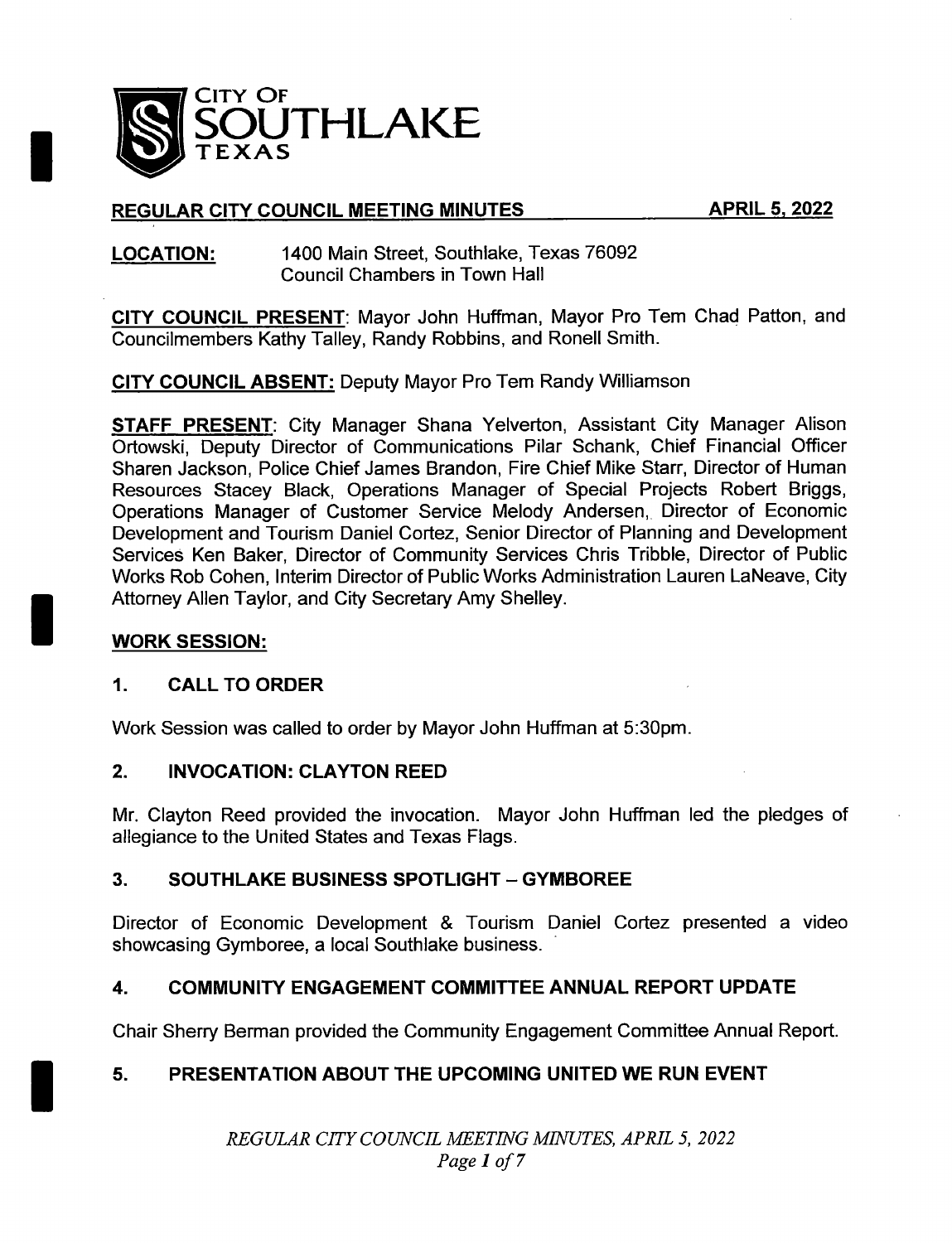Southlake Foundation member Kush Rao provided information about the upcoming United We Run event scheduled for Saturday, April 16<sup>th</sup> at 9:00am, hosted by the Southlake Foundation, and benefitting the Carroll Education Foundation.

### 6. HONORS & RECOGNITION: PROCLAMATION FOR NATIONAL LIBRARY WEEK 2022

The Southlake Library were provided a proclamation recognizing National Library Week 2022. The theme for National Library Week, " Connect with Your Library," promotes the idea that libraries are places to get connected, whether it be with technology, with others, or with a good book.

### 7. DISCUSS ALL ITEMS ON TONIGHT'S AGENDA. NO ACTION WILL BE TAKEN AND EACH ITEM WILL BE CONSIDERED DURING THE REGULAR SESSION.

Mayor Huffman reviewed the items on the consent agenda.

### REGULAR SESSION: Immediately following the work session

#### 1. CALL TO ORDER

Regular Session was called to order by Mayor Huffman at 6:04pm.

#### 2A. EXECUTIVE SESSION

Mayor Huffman announced the City Council would go into Executive Session pursuant to the Open Meetings Act, Chapter 551, Texas Government Code, Section 551. 071 consultation with city attorney and Section 551. 087 deliberation regarding economic development negotiations. City Council adjourned for Executive Session at 6:04pm. Executive Session began at 6: 15pm and concluded at 6: 49pm.

#### 2B. RECONVENE

Mayor Huffman reconvened the meeting at 6:51pm.

3. REPORTS:

### 3A. MAYOR'S REPORT

### 3B. CITY MANAGER'S REPORT

### 3B1. POLICE DEPARTMENT UPDATE

City Manager Shana Yelverton introduced Police Chief James Brandon who provided an update about the Police Department.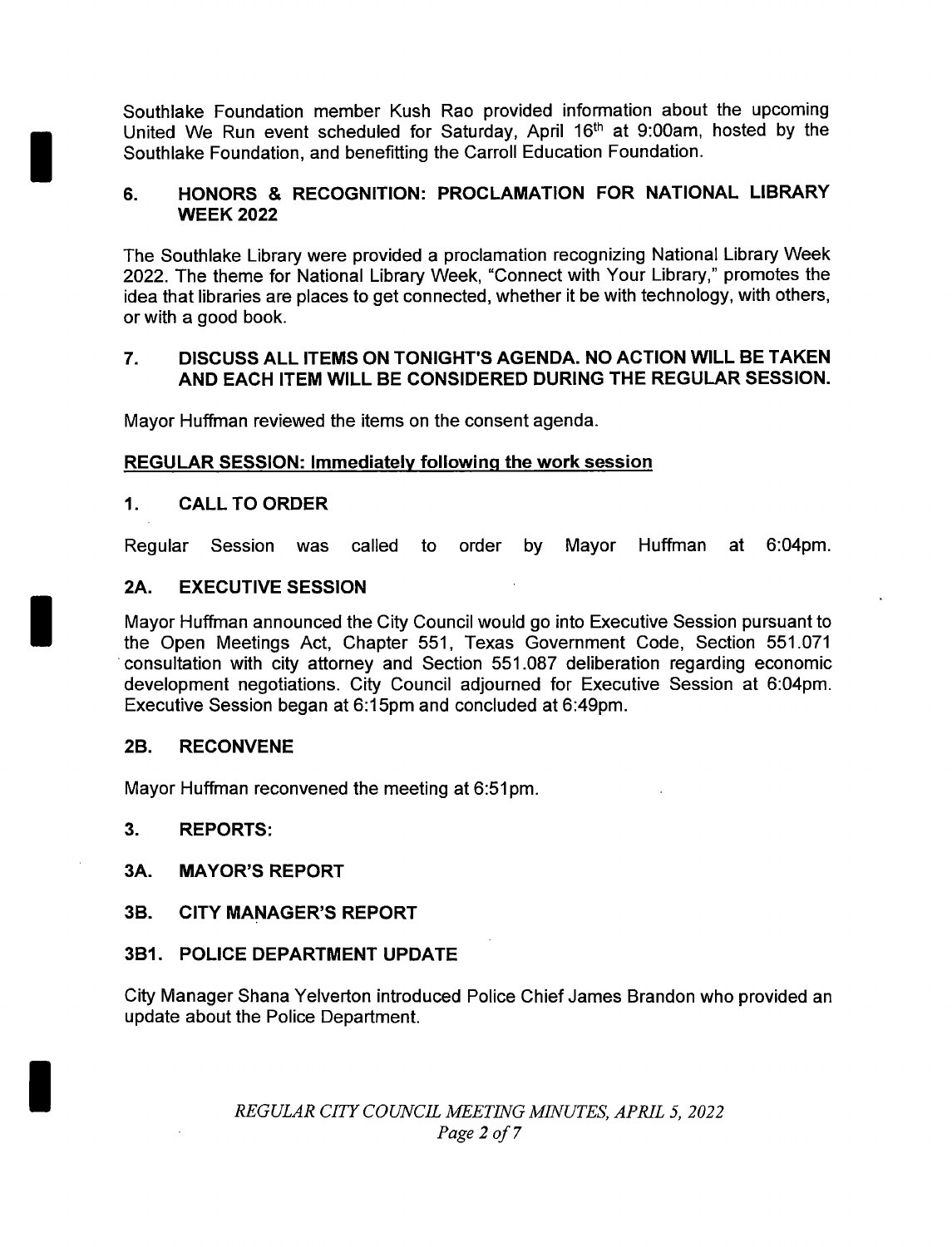CONSENT AGENDA: All items listed below are considered to be routine by the City Council and will be enacted with one motion. There will be no separate discussion of items unless a Councilmember or citizen so requests, in which event the item will be removed from the general order of business and considered in its normal sequence.

- 4. CONSENT:
- 4A. APPROVE MINUTES FROM THE MARCH 1, 2022, REGULAR CITY COUNCIL MEETING.
- 4B. CONSIDER ADOPTION OF THE CITY OF SOUTHLAKE POLICY STATEMENT FOR OPEN SPACE ACQUISITION.
- 4C. APPROVE ORDINANCE NO. 1246, 1<sup>ST</sup> READING, ADOPTING THE 2021 INTERNATIONAL BUILDING CODE.
- 4D. APPROVE ORDINANCE NO. 1247, 1<sup>ST</sup> READING, ADOPTING THE 2021 INTERNATIONAL ENERGY CONSERVATION CODE.
- 4E. APPROVE ORDINANCE NO. 1248, 1<sup>ST</sup> READING, ADOPTING THE 2021 INTERNATIONAL FIRE CODE.
- 4F. APPROVE ORDINANCE NO. 1249, 1<sup>ST</sup> READING, ADOPTING THE 2021 INTERNATIONAL MECHANICAL CODE.
- 4G. APPROVE ORDINANCE NO. 1250, 1<sup>ST</sup> READING, ADOPTING THE 2021 INTERNATIONAL PLUMBING CODE.
- 4H. APPROVE ORDINANCE NO. 1251, 1<sup>ST</sup> READING, ADOPTING THE 2021 INTERNATIONAL FUEL GAS CODE.
- 41. APPROVE ORDINANCE NO. 1252, 1<sup>ST</sup> READING, ADOPTING THE 2021 INTERNATIONAL RESIDENTIAL CODE.
- 4J. APPROVE ORDINANCE NO. 1253, 1<sup>st</sup> READING, ADOPTING THE 2021 INTERNATIONAL EXISTING BUILDING CODE.
- 4K. APPROVE ORDINANCE NO. 1254, 1<sup>st</sup> READING, ADOPTING THE 2021 INTERNATIONAL SWIMMING POOL AND SPA CODE.
- 4L. APPROVE ORDINANCE NO. 1255, 1<sup>ST</sup> READING, ADOPTING THE 2021 INTERNATIONAL PROPERTY MAINTENANCE CODE.
- 4M. AUTHORIZE EXPENDITURES WITH BADGER METER, INC., FOR THE PURCHASE OF CELLULAR LTE ENDPOINTS FOR THE CITY'S WATER SMART PROGRAM, IN AN AMOUNT OF \$169,148.

REGULAR CITY COUNCIL MEETING MINUTES, APRIL 5, 2022 Page <sup>3</sup> of <sup>7</sup>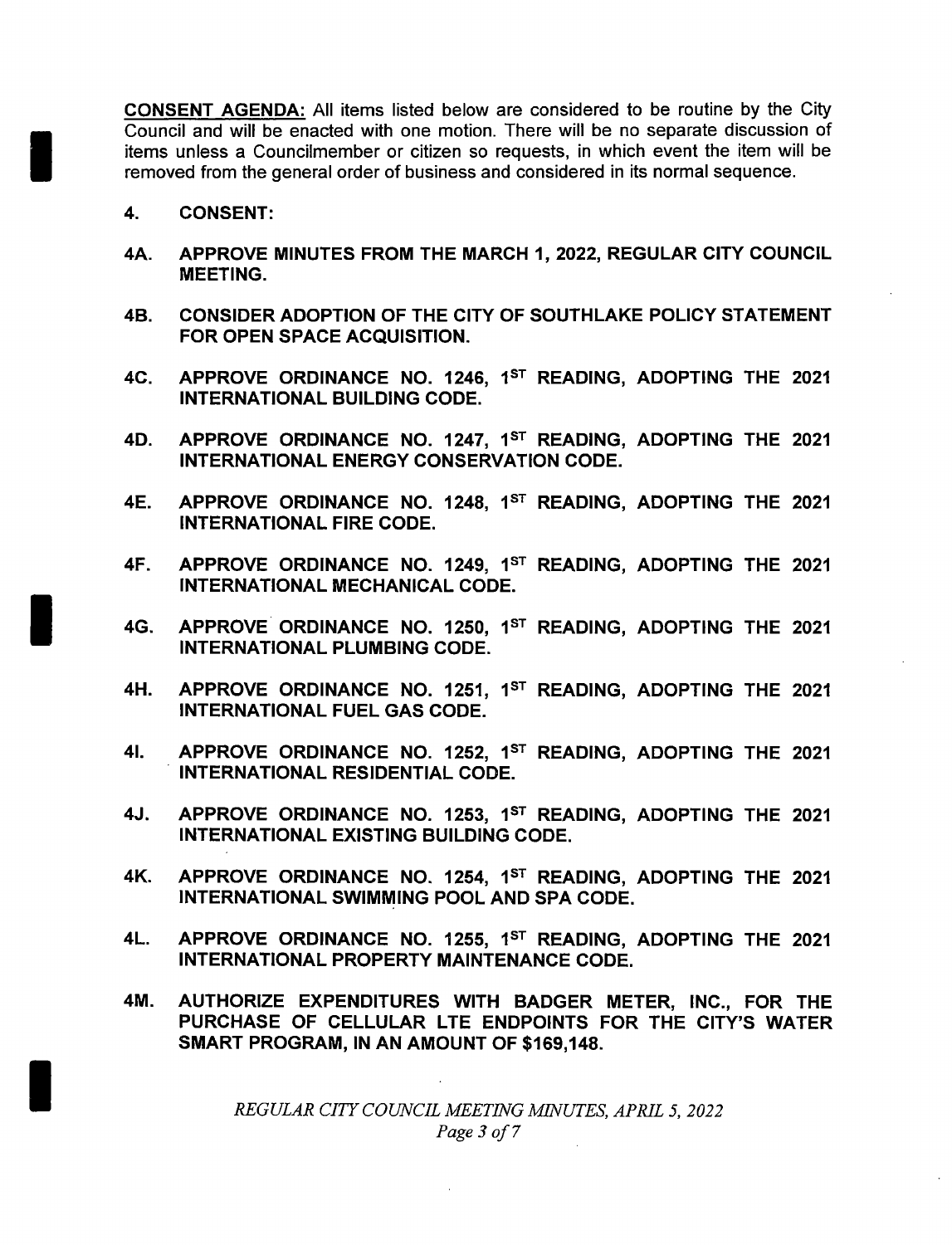- 4N. AUTHORIZE EXPENDITURES WITH U. S. BRONCO SERVICES, INC., FOR THE REPLACEMENT OF CELLULAR LTE ENDPOINTS FOR THE CITY'S WATER SMART PROGRAM, IN AN AMOUNT NOT TO EXCEED \$300,500.
- 40. APPROVE AN ANNUAL PURCHASE AGREEMENT FOR BEACON CELLULAR SERVICE FOR THE CITY'S WATER SMART PROGRAM WITH BADGER METER INC., IN AN AMOUNT OF \$123,396.
- 4P. AUTHORIZE THE PURCHASE OF A RIGHT-OF-WAY AND A TEMPORARY CONSTRUCTION EASEMENT WITH CLIFFORD PEARSON FOR THE DAVIS BOULEVARD ( FM 1938) AND W. CONTINENTAL BOULEVARD INTERSECTION IMPROVEMENTS, IN AN AMOUNT NOT TO EXCEED 155, 155.
- 4Q. APPROVE AN INTERLOCAL AGREEMENT (ILA) WITH THE CITY OF KELLER FOR SHARED DESIGN AND CONSTRUCTION COSTS TO THE INTERSECTION IMPROVEMENTS AT FM 1709 AND PEARSON LANE.
- 4R. APPROVE AN ENGINEERING SERVICES AGREEMENT WITH KSA ENGINEERS, INC. ( KSA) TO PROVIDE ENGINEERING DESIGN SERVICES FOR EROSION PROTECTION IMPROVEMENTS AT TIMARRON CREEK NEAR LONGFORD DRIVE, IN AN AMOUNT NOT TO EXCEED \$115,000.
- 4S. APPROVE AN ENGINEERING SERVICES AGREEMENT WITH BAIRD, HAMPTON & BROWN, INC. (BHB) TO PROVIDE ENGINEERING DESIGN SERVICES FOR EROSION PROTECTION AT THE BB-8 TRIBUTARY NEAR INDEPENDENCE PARKWAY, IN AN AMOUNT NOT TO EXCEED \$75,000.
- 4T. APPROVE CONTRACT RENEWAL FOR LANDSCAPE SERVICES WITH O'DONNELL'S LANDSCAPE SERVICES, INC. FOR AN AMOUNT NOT TO EXCEED THE APPROVED FUNDING FOR CONTRACT LANDSCAPE SERVICES.
- 4U. APPROVE A MATCHING FUNDS REQUEST FROM THE CARILLON HOMEOWNER'S ASSOCIATION FOR EROSION CONTROL IMPROVEMENTS AT LAKE CARILLON, IN AN AMOUNT NOT TO EXCEED \$260,000.
- 4V. ORDINANCE NO. 1256, 1<sup>st</sup> READING, AMENDING CHAPTER 2, "ADMINISTRATION" ARTICLE VII, "PUBLIC RECORDS" OF THE SOUTHLAKE CODE OF ORDINANCES TO UPDATE AND CLARIFY THE CITY'S ACTIVE AND CONTINUING RECORDS MANAGEMENT PROGRAM.
- 4W. APPROVE THE 2021 COMPREHENSIVE ANNUAL FINANCIAL REPORT.

### APPROVED

Motion was made to approve the Consent Agenda Items 4A-4W, as written, including moving Item 9A from the Regular Agenda to the Consent Agenda.

REGULAR CITY COUNCIL MEETING MINUTES, APRIL 5, 2022

Page <sup>4</sup> of <sup>7</sup>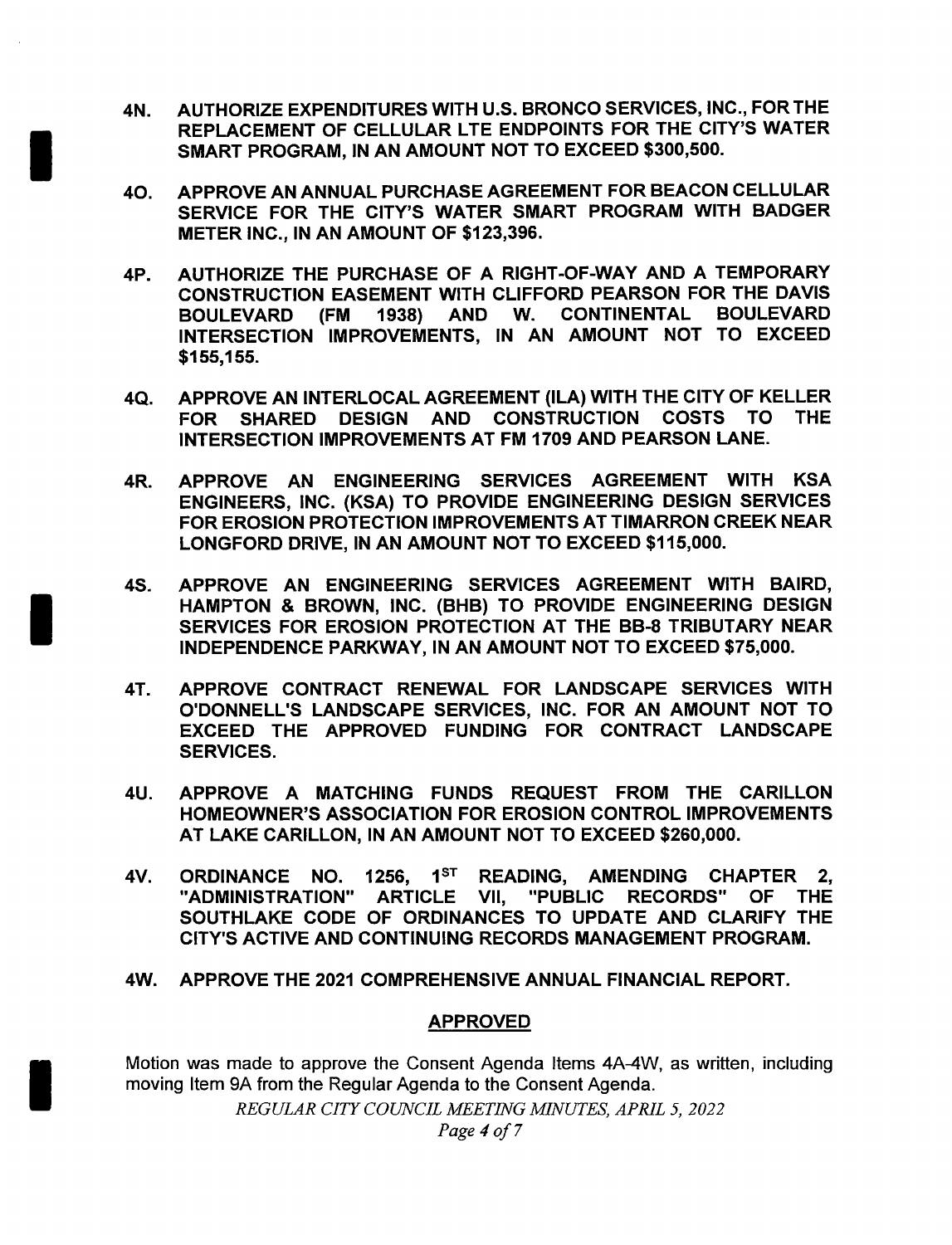Motion: Patton Second: Robbins Ayes: Talley, Robbins, Patton, Huffman, Smith, Torres-Lepp<br>Navs: None Nays: Absent: Williamson Approved: 6-0

### REGULAR AGENDA:

### 5. PUBLIC FORUM

Mayor Huffman opened the public forum at 7:07pm.

There being no one wishing to speak, Mayor Huffman closed the public forum at 7:07pm.

- 6. ORDINANCES, SECOND READINGS, PUBLIC HEARINGS, AND RELATED ITEMS:
- 6A. RESOLUTION NO. 22-010, ADOPTING A TAX ABATEMENT POLICY; ESTABLISHING GUIDELINES AND CRITERIA FOR TAX ABATEMENT AGREEMENTS; AND, ELECTING TO CONTINUE ELIGIBILITY TO PARTICIPATE IN TAX ABATEMENT. PUBLIC HEARING

## APPROVED

Assistant City Manager Alison Ortowski presented Item 6A and answered questions from Council.

Mayor Huffman opened the public hearing at 7:08pm.

There being no one wishing to speak, Mayor Huffman closed the public hearing at 7: 08pm.

Motion was made to approve Item 6A, Resolution No. 22-010, adopting a tax abatement policy; establishing guidelines and criteria for tax abatement agreements; and, electing to continue eligibility to participate in tax abatement.

| Motion:   | Patton                                               |
|-----------|------------------------------------------------------|
| Second:   | <b>Robbins</b>                                       |
| Ayes:     | Talley, Robbins, Patton, Huffman, Smith, Torres-Lepp |
| Nays:     | None                                                 |
| Absent:   | Williamson                                           |
| Approved: | 6-0                                                  |

In accordance with Section 4.21 of the City Charter, the caption for this item is listed as follows:

> RESOLUTION NO. 22-010 REGULAR CITY COUNCIL MEETING MINUTES, APRIL 5, 2022 Page 5 of <sup>7</sup>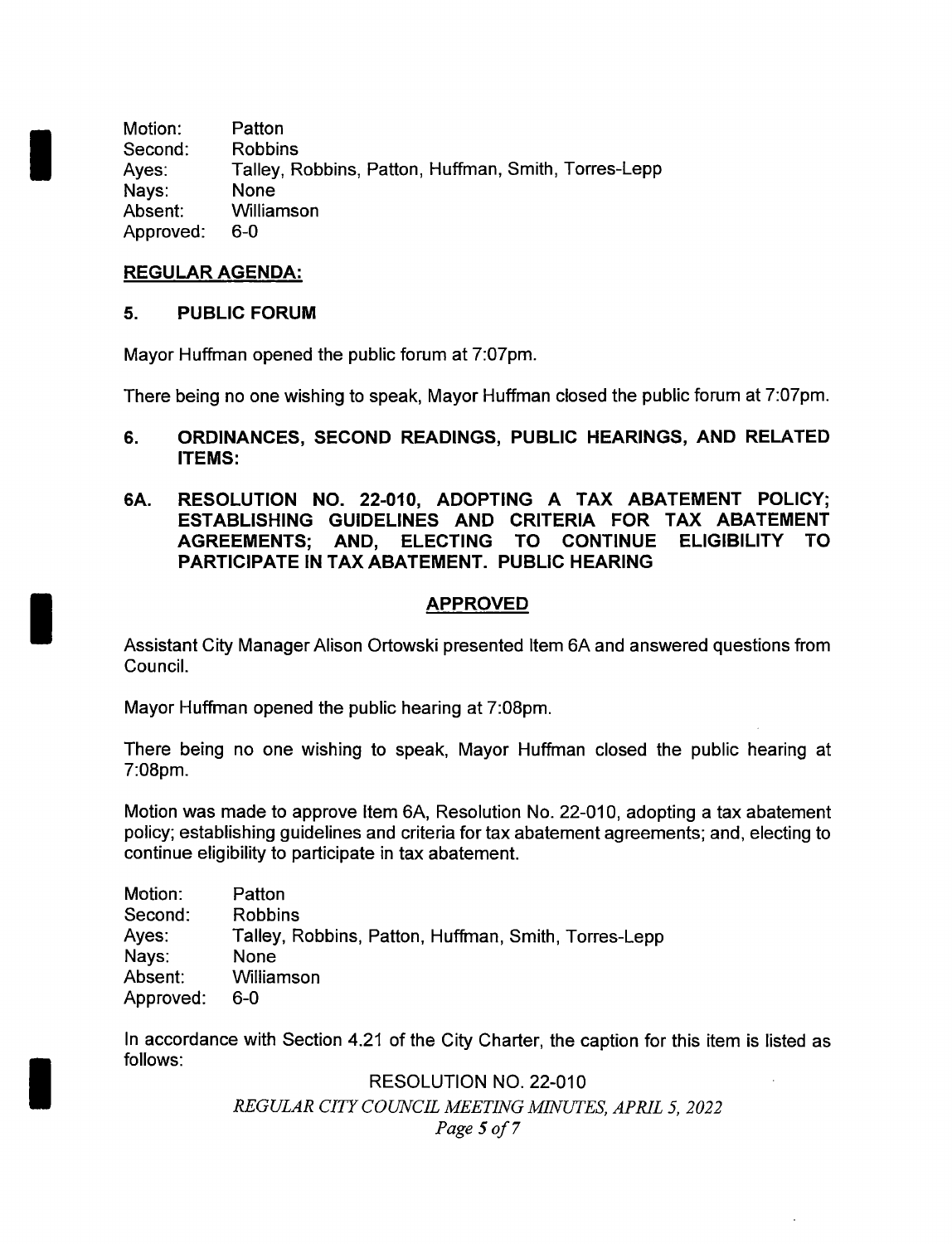A RESOLUTION OF THE CITY OF SOUTHLAKE, TEXAS, ADOPTING A TAX ABATEMENT POLICY; ESTABLISHING GUIDELINES AND CRITERIA FOR TAX ABATEMENT AGREEMENTS; ELECTING TO CONTINUE ELIGIBILITY TO PARTICIPATE IN TAX ABATEMENT; AND PROVIDING AN EFFECTIVE DATE.

#### 7. ORDINANCES, FIRST READINGS, AND RELATED ITEMS:

7A. ORDINANCE NO. 1245A, 1ST READING, REVISING THE BUDGET FIGURES FOR FISCAL YEAR 2022, BEGINNING OCTOBER 1, 2021, AND TERMINATING SEPTEMBER 30, 2022.

#### APPROVED

Director of Human Resources Stacey Black presented Item 7A and answered questions from Council.

Motion was made to approve Item 7A, Ordinance No. 1245A, 1<sup>st</sup> Reading, revising the budget figures for Fiscal Year 2022, beginning October 1, 2021, and terminating September 30, 2022.

Motion: Patton Second: Robbins Ayes: Talley, Robbins, Patton, Huffman, Smith, Torres-Lepp<br>Navs: None Nays: Absent: Williamson Approved: 6-0

- 8. RESOLUTIONS: (THERE ARE NO ITEMS ON THIS AGENDA.)
- 9. OTHER ITEMS FOR CONSIDERATION:
- 9A. APPROVE THE CONSTRUCTION CONTRACT AWARD OF THE N. PEYTONVILLE AVENUE STORM DRAIN AND SIDEWALK IMPROVEMENTS TO HQS CONSTRUCTION, LLC., IN AN AMOUNT NOT TO EXCEED \$952,269.

### APPROVED UNDER CONSENT

10. OTHER ITEMS FOR DISCUSSION: ( THERE ARE NO ITEMS ON THIS AGENDA.)

#### 11. ADJOURNMENT

Mayor Huffman adjourned the meeting at 7:19pm.

An audio recording of this meeting will be permanently retained in the City Secretary's Office.

### MINUTES APPROVED ON THIS, THE 19TH DAY OF APRIL 2022.

REGULAR CITY COUNCIL MEETING MINUTES, APRIL 5, 2022 Page 6 of 7